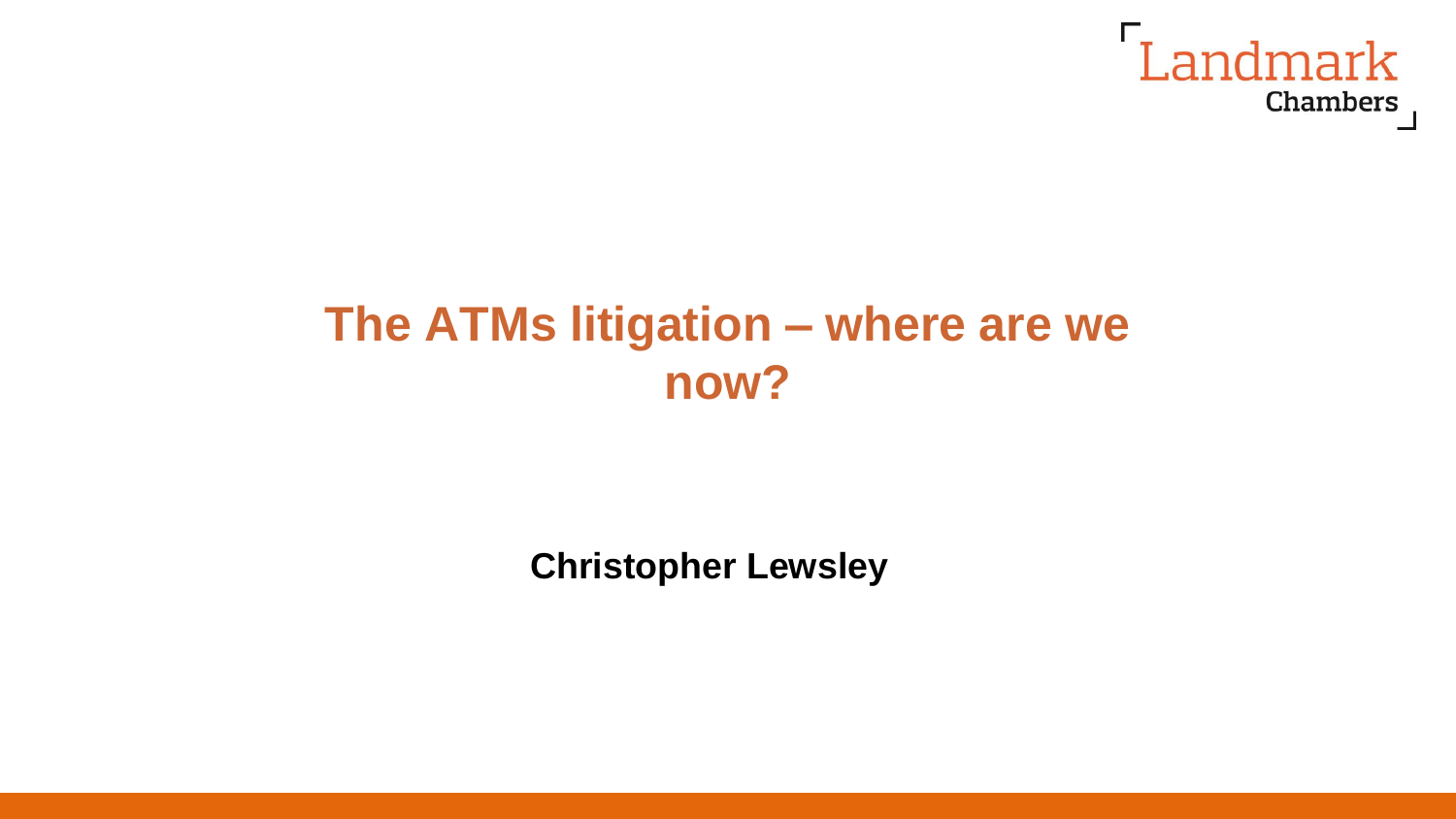#### **ATMs litigation – the basic issues**

- What is the correct approach in law to rating the site of an automated teller machine (ATM) in a supermarket, shop or petrol filling station?
- The operator of the ATM and the operator of the shop or store are different persons.
- Are the sites in stores on which ATMs are positioned capable of being separate hereditaments?
- If so, are those sites in rateable occupation by the banks who operate them or by the store operators who permit their operation at the store?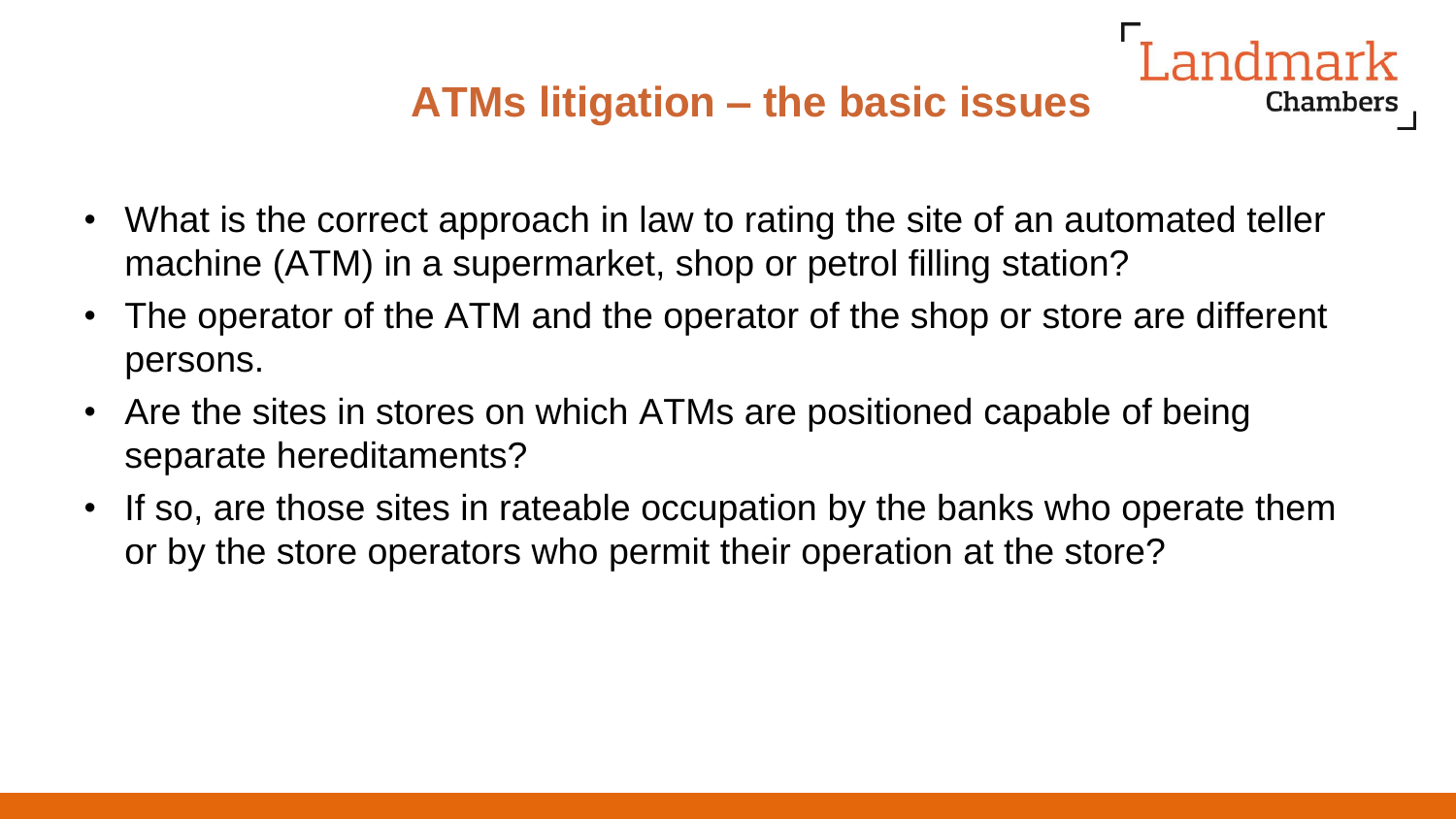#### **The basic facts**

- 9 lead cases
- ATMs in large stores, small stores, PFS.
- Some external facing (holes in the wall), some internal.
- Some sited in purpose built secure rooms or housings in store.
- One free standing machine on undifferentiated floor space in store.
- ATMs installed and operated under terms of licences granted to ATM operators.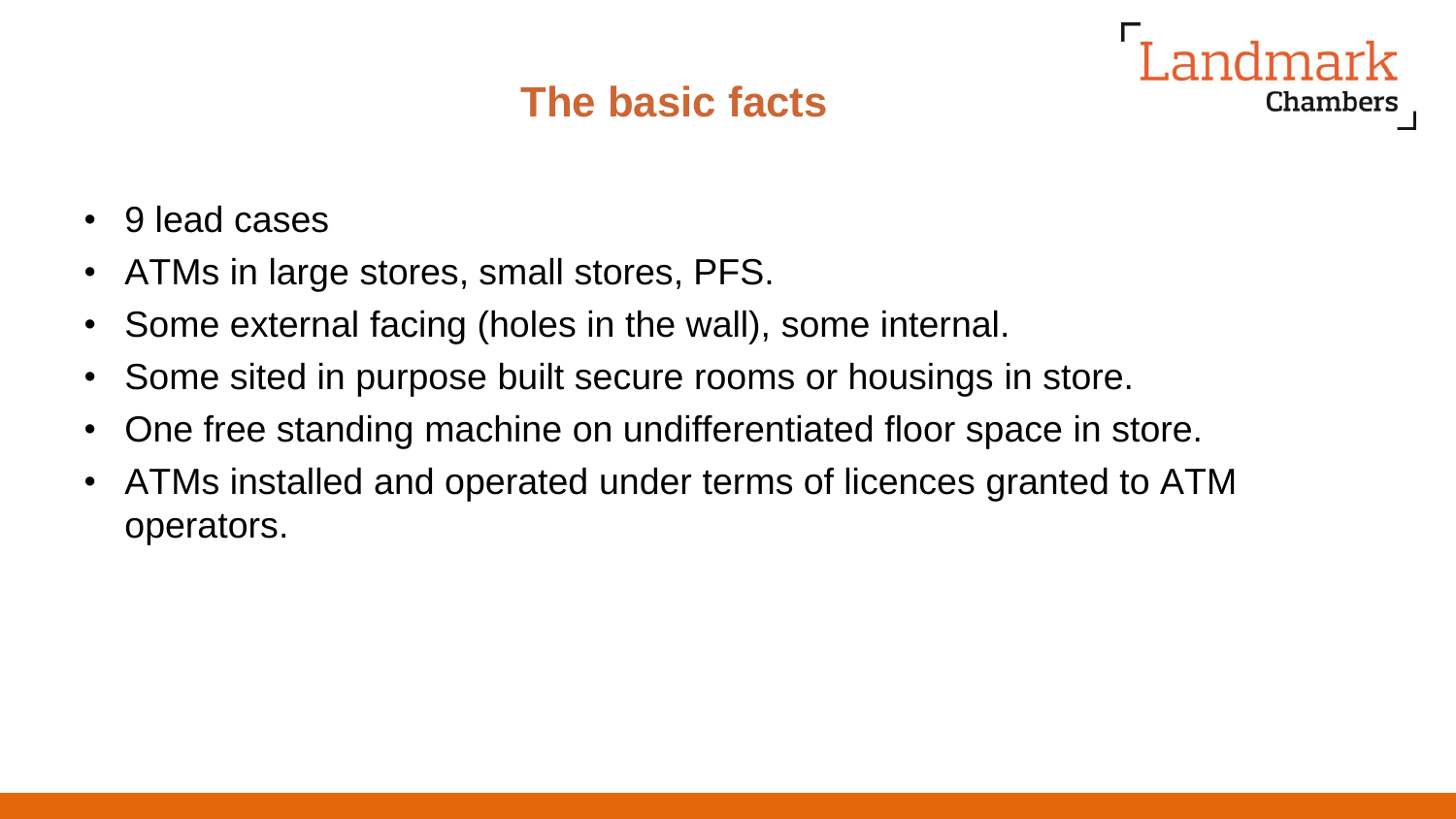

- (1) The site of an ATM in a shop, store or PFS is not capable of being a separate hereditament.
- (2) In any event, such an ATM site remains in the rateable occupation of the operator of the shop, store or PFS as part of the host hereditament.
- **Valuation officers' contentions** 
	- (1) The site of an ATM in a shop, store or PFS is capable of being a separate hereditament.
	- (2) Such a site is in the rateable occupation of the ATM operator and is a separate rateable hereditament from the host shop or store.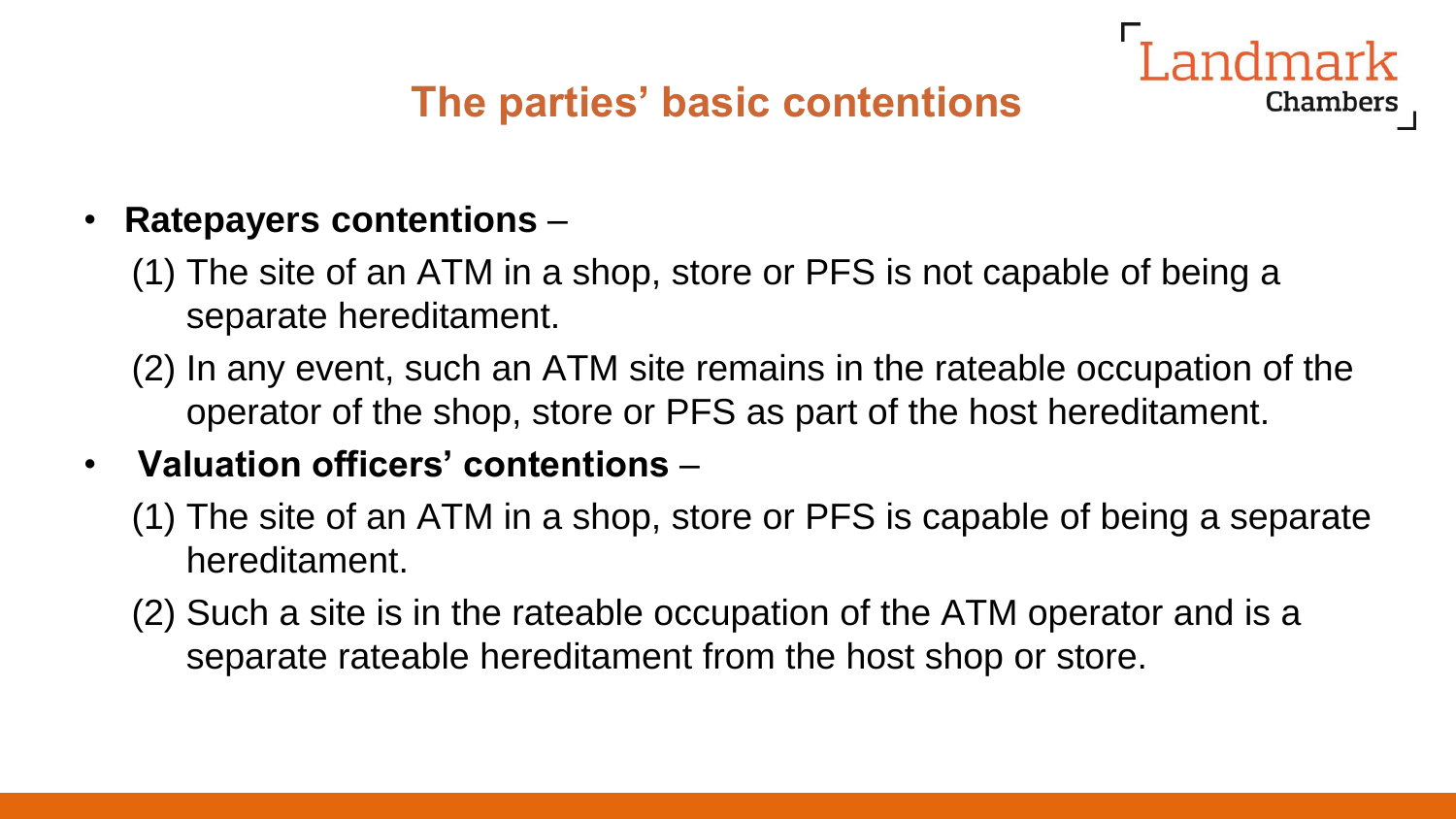andmark

Chambers



What is the correct approach to identifying a possible ATM site hereditament?

• **The rateable occupation question** –

What is the correct approach to identifying the rateable occupier of an ATM site hereditament?

• [2017] UKUT 0138 (LC)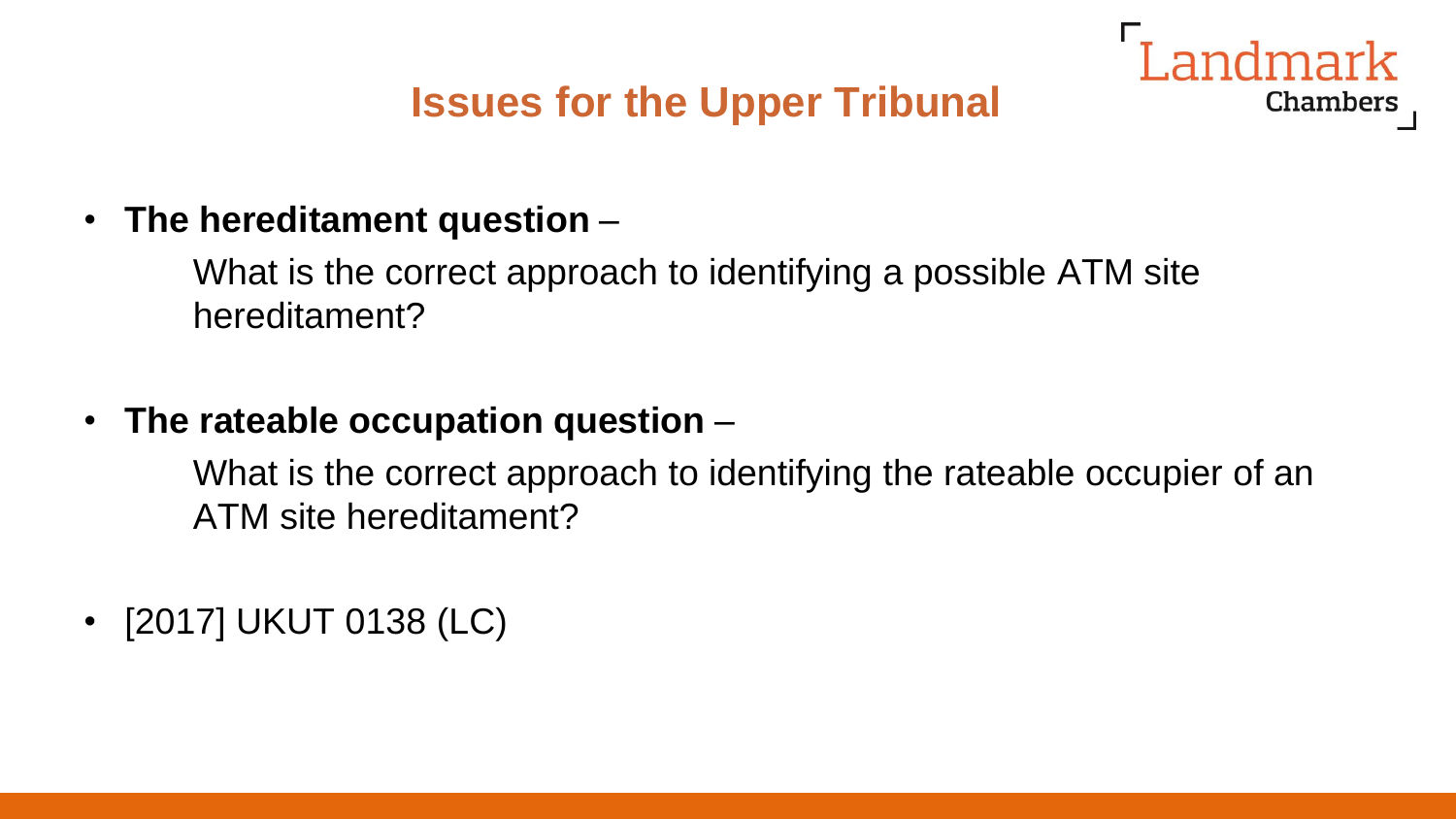# **Upper Tribunal Decision (1)**

• **The hereditament question**

Apply the geographical test (*Woolway v Mazars*).

Key factors (#136) - design or adaptation of site for ATM in shop premises by creation of hole in external wall or construction of separate enclosed space to house the machine.

> - identifiable unit of property clearly intended for a particular use.

**Chambers** 

- deliberate creation of distinct, specific space in fixed and apparently permanent location in host store premises.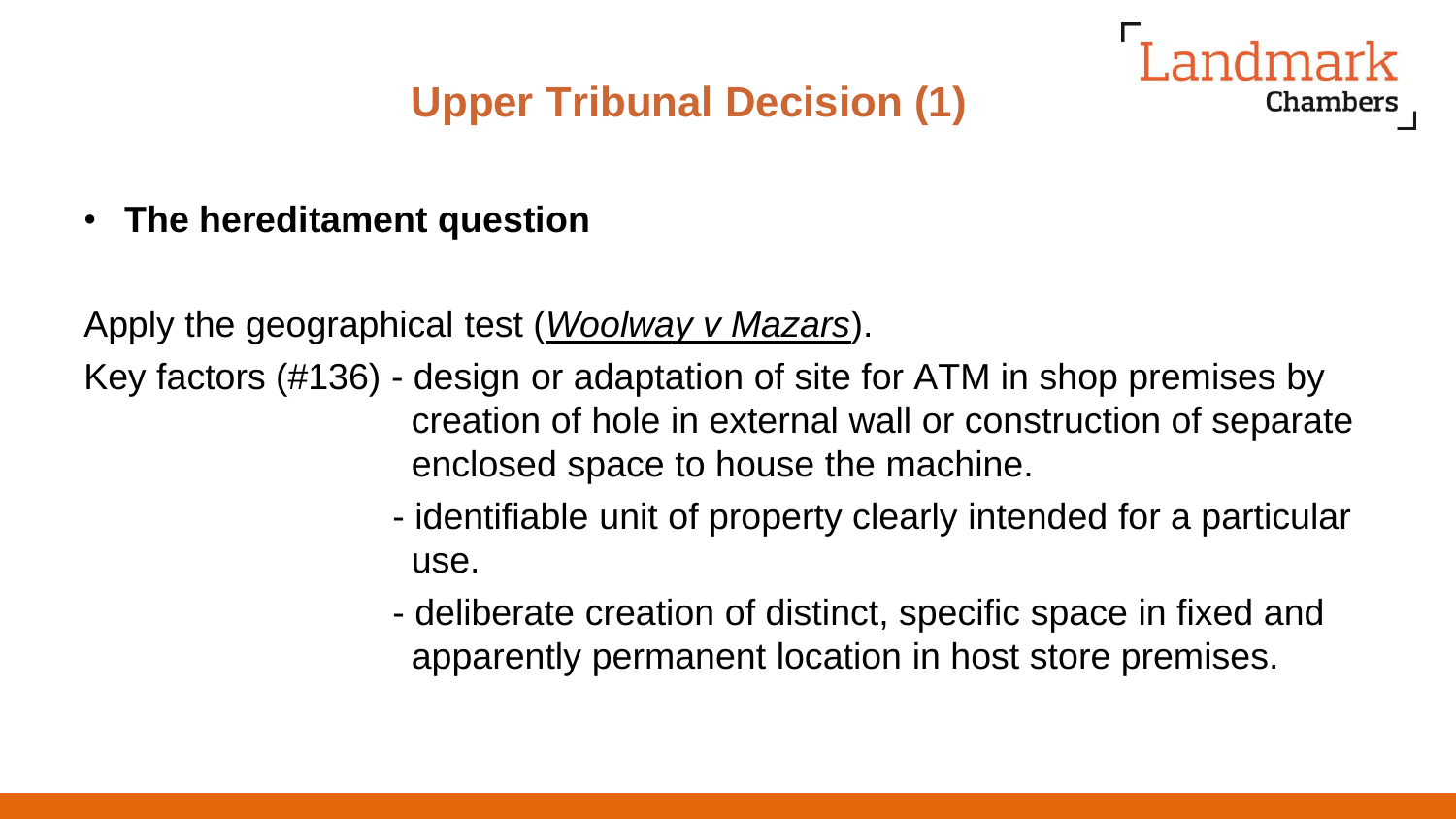# **Upper Tribunal Decision (2)**

• **The rateable occupation question**

Apply a modified approach to "general control" principle (*Westminster Council v Southern Railway*).

Key factors (#167) - occupiers (i.e. store operator and ATM operator) are not rivals as both derive direct benefit from use of ATM site.

> - issue of paramount occupation resolved by broad question of purpose rather than question of general control.

Chambers

- that modified "primary or dominant purpose" test supported by Scottish cases.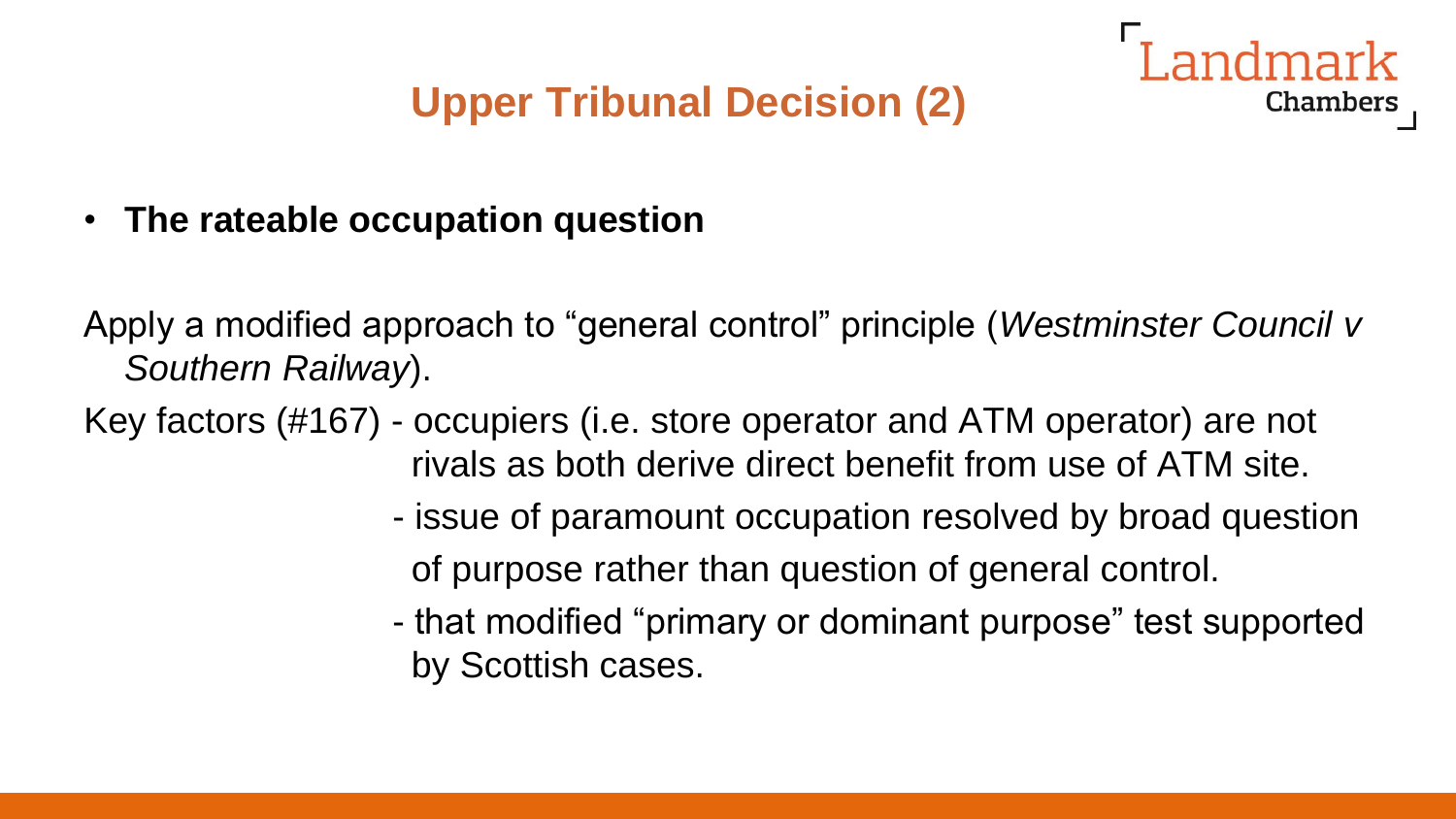#### **Court of Appeal decision**



- [2018] EWCA Civ 2472
- Two central issues  $[4]$  –
- (1) Did the Upper Tribunal err in its approach to the identification of a hereditament?
- (2) Did the Upper Tribunal err in its approach to the rateable occupation of the ATM sites?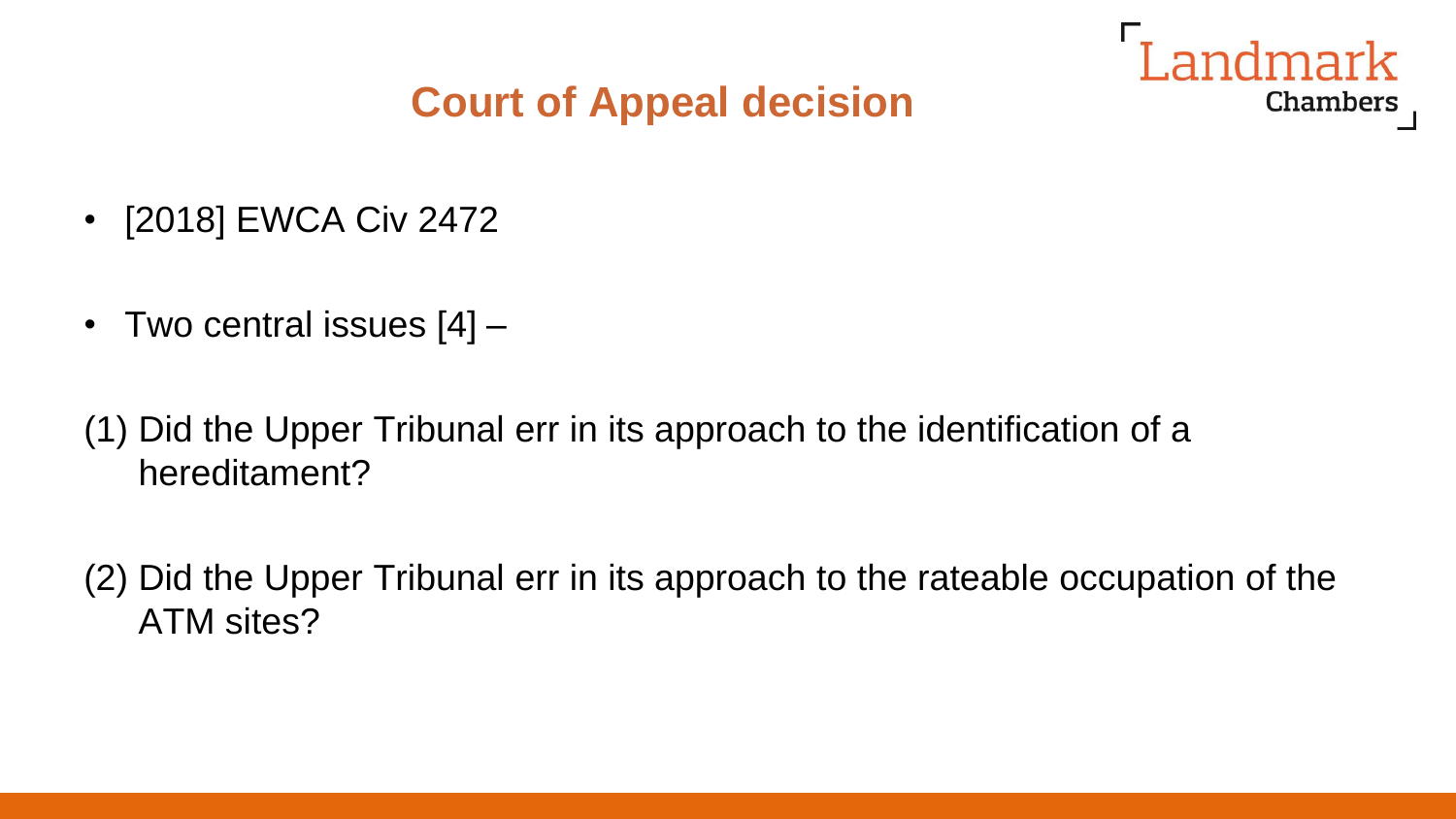# **The hereditament question (1)**

- Lindblom LJ at [50]-[58]
- The presence of a non-rateable machine may be taken in account for the purpose of deciding whether a separate hereditament exists.
- Physical occupation of a site by placing a machine upon it may lead to the formation of a separate hereditament.
- The site must be sufficiently defined as a unit of property by its own boundaries to meet the essential attribute of self-containment.
- Self-containment may be defined physically or by reference to a right of occupation.
- These are logical elements of the geographical test in *Woolway*.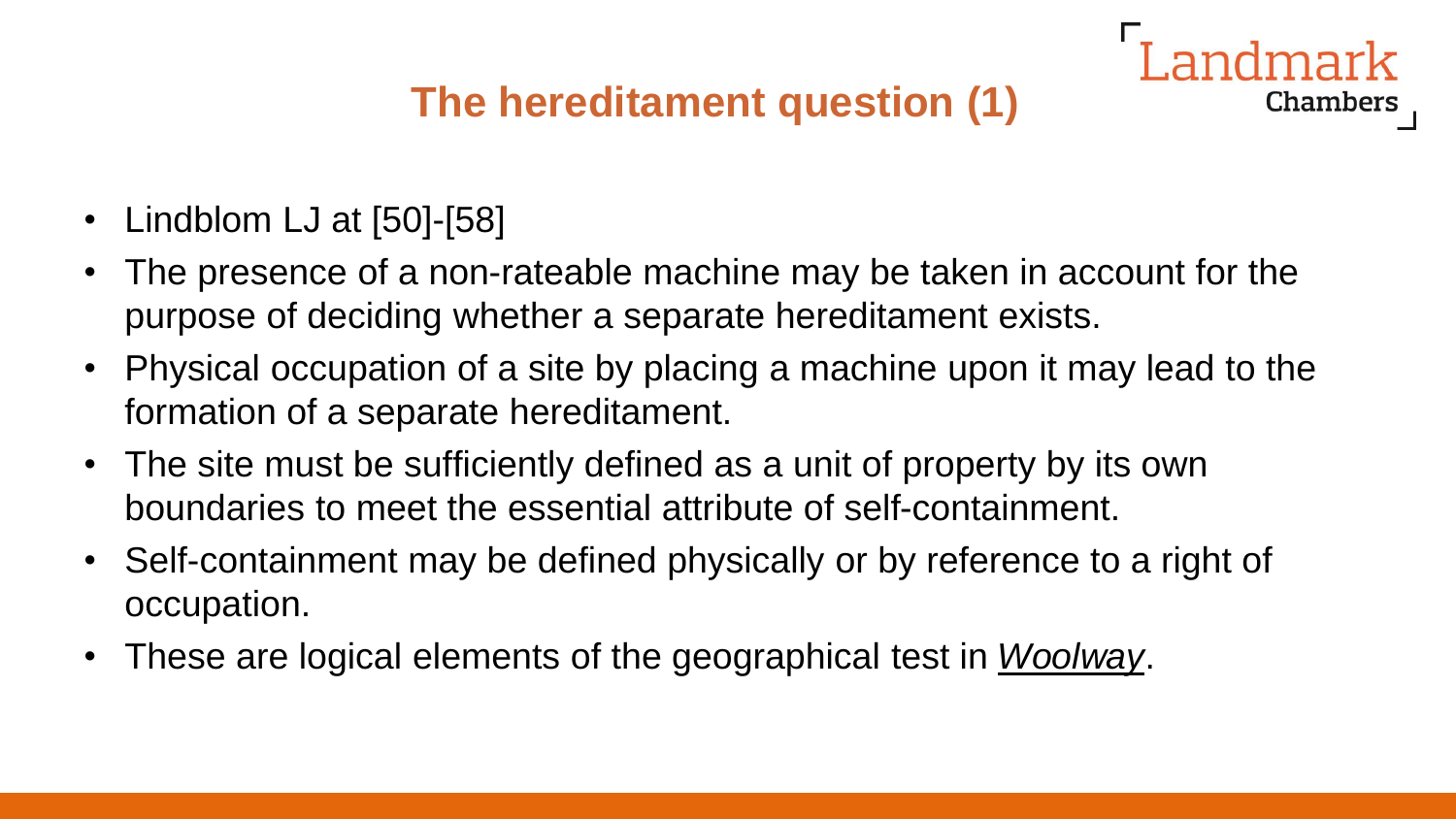

- The Tribunal approached the hereditament question correctly in accordance with the geographical test in *Woolway* – Lindblom LJ at [58].
- The Tribunal was entitled to conclude that the ATM sites which were deliberately designed or adapted to house an ATM were capable of being separate hereditaments from the host stores in which they were located – Lindblom LJ at [56]-[57].
- The Tribunal was entitled to conclude that the ATM site at Nottingham constituted a physically undifferentiated area of floor space within the host store which, in the absence of a right of occupation, lacked the necessary definition and permanence to be capable of being identified as a separate hereditament - Lindblom LJ at [56]-[57].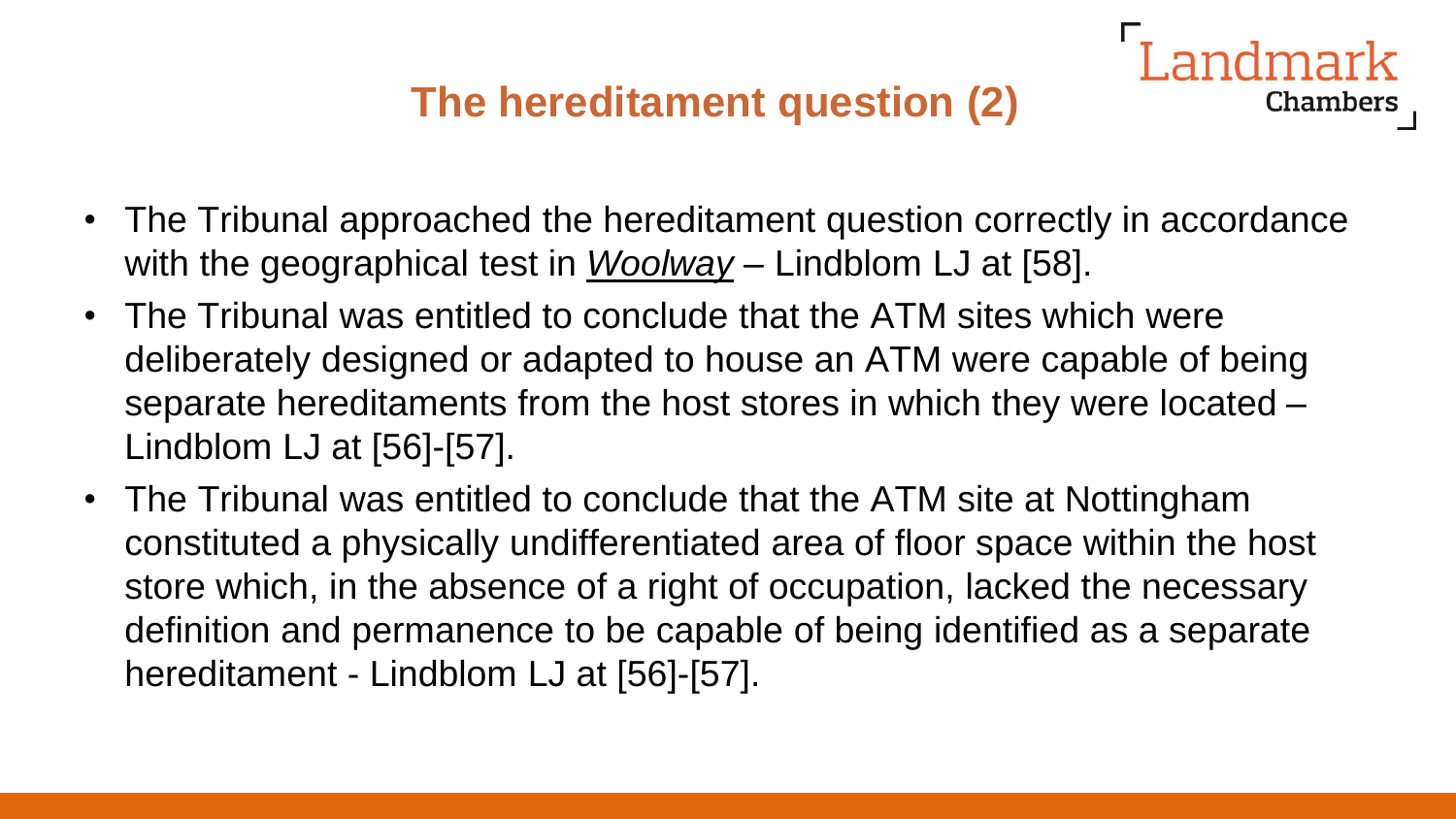# **The rateable occupation question (1)**

- Lindblom LJ at [80]-[94]
- The relevant legal principles are well established, familiar and complete.
- A person in possession of premises who gives another possession of part of those premises remains in rateable occupation unless that other person has exclusive possession: *Halkyn District Mines Drainage Co*.
- Where persons occupy parts of a larger hereditament, if the owner (being also in occupation) retains to himself general control over the occupied parts, he remains in rateable occupation – the "landlord-control principle": *Westminster Council v Southern Railway*.
- Who is in paramount occupation requires consideration of the actual occupiers' respective rights and purposes in occupying the site: *ibid*.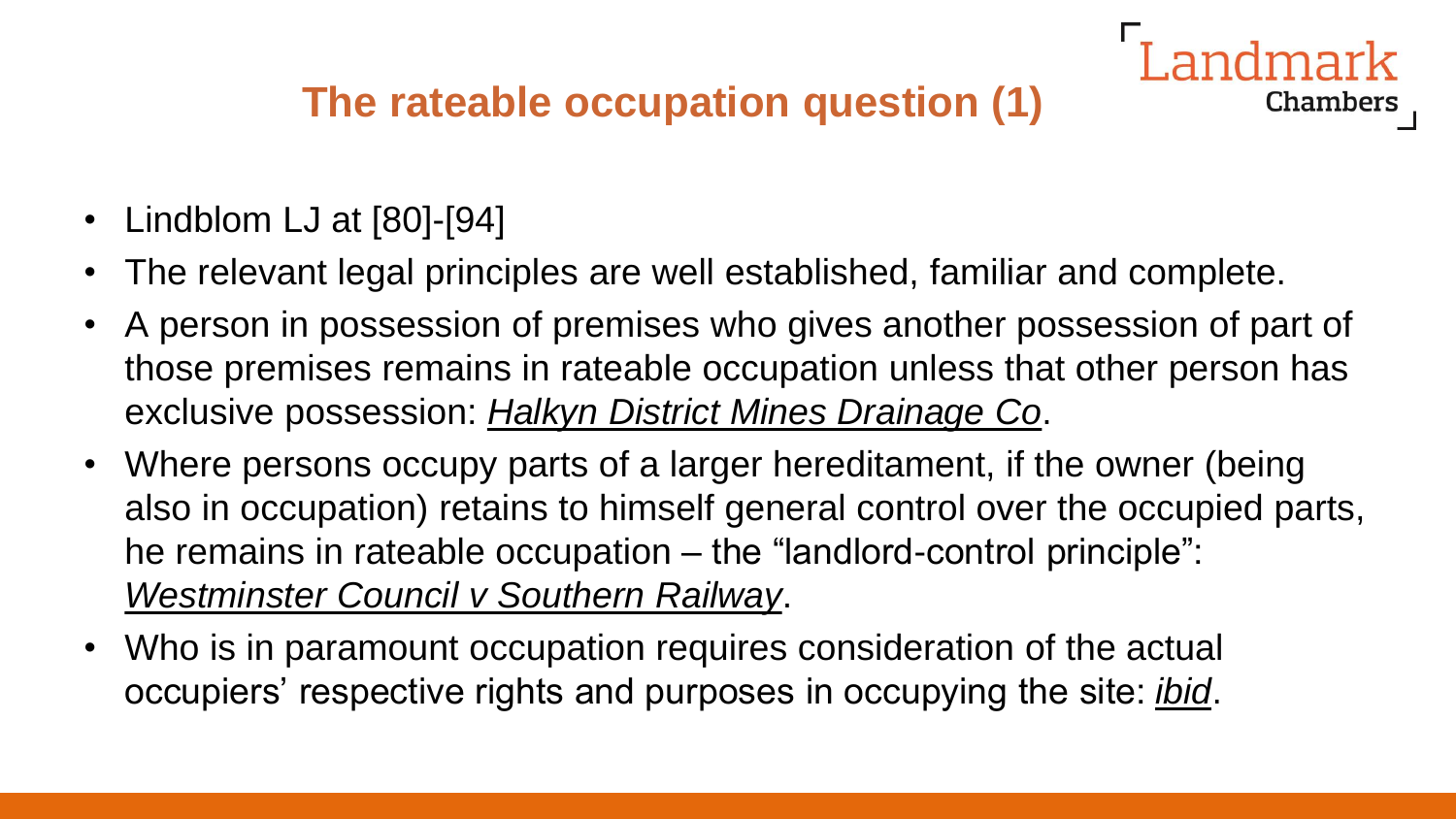• The relevant question is whether the landlord has retained "general control" over the parts in shared occupation.

- The Scottish cases do not support a modified approach to the "general control" principle by importing a "primary or dominant purpose" test in order to determine the question who is in paramount occupation of an ATM site.
- The *Bank of Ireland* case turned on the conventional application of the principle of "general control" to the facts – the ATM operator was found to be in "independent uncontrolled occupation" of the ATM site.
- The Upper Tribunal erred in law in the present appeals by applying a "primary or dominant purpose" test to determine who was in rateable occupation of the ATM sites.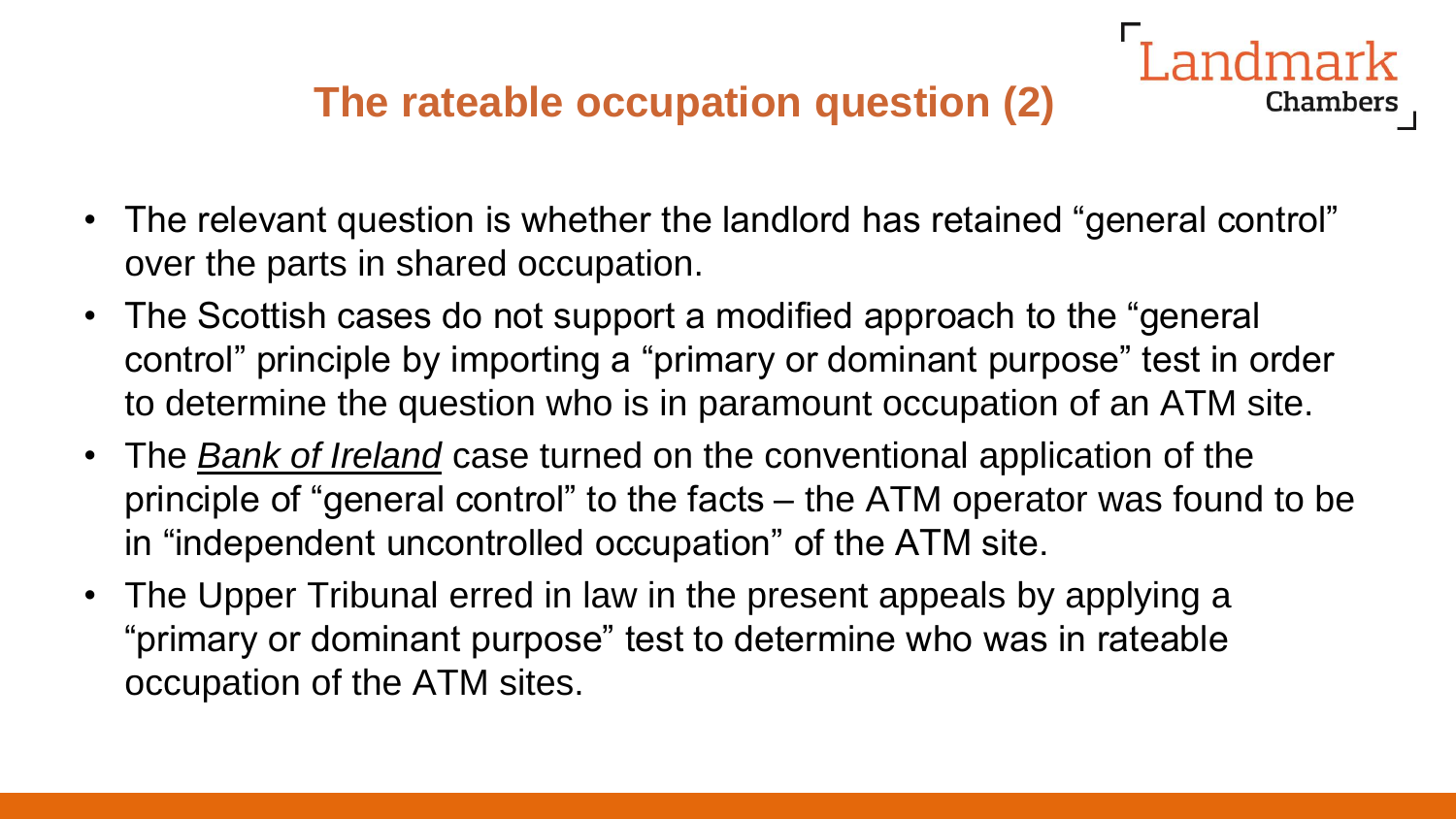## **The rateable occupation question (3)**

- In these cases, on the facts accepted by the Tribunal
	- each ATM site was physically incorporated into the store premises.
	- each ATM site was functionally integrated into the operation of the store.

- the store operator had given up neither possession nor actual occupation of the site on which the ATM was operated.
- both the ATM operator and the store operator derived a direct benefit from using the site for the common purpose of providing ATM services to the public at the retail store.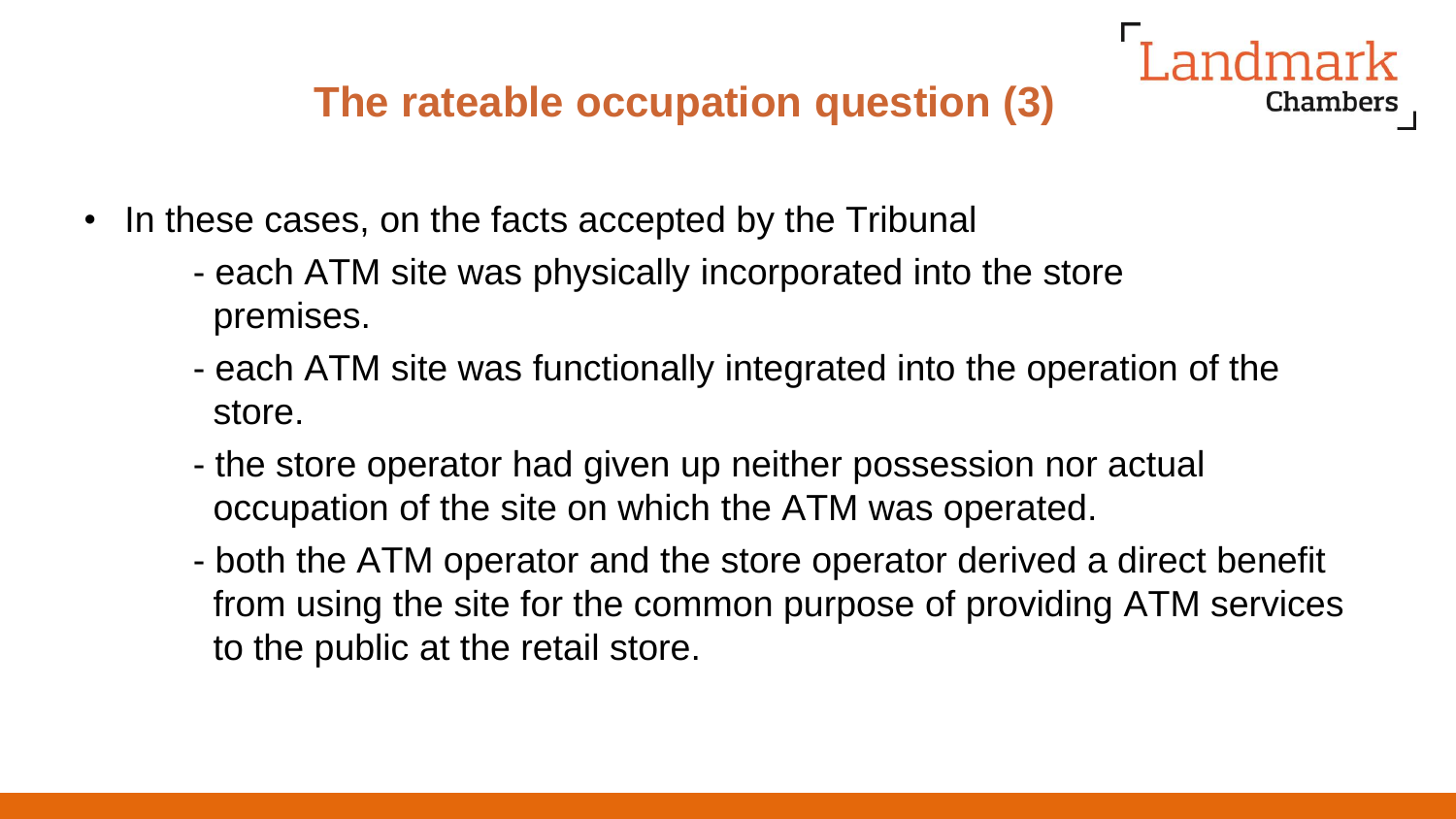• Lindblom LJ at [88]

*"On a straightforward application of the 'general control' principle, in the light of the facts the Tribunal accepted, the correct answer seems to me to have been that the retailer, as 'owner', had in all these cases – both internal and external ATM sites – retained sufficient control of the site, in contractual, physical and functional terms, to be regarded as being in rateable occupation of it."* 

Chambers

• None of the VOs' alterations to the 2010 rating lists to enter the sites of ATMs in the lead cases as separate hereditaments was justified. [97]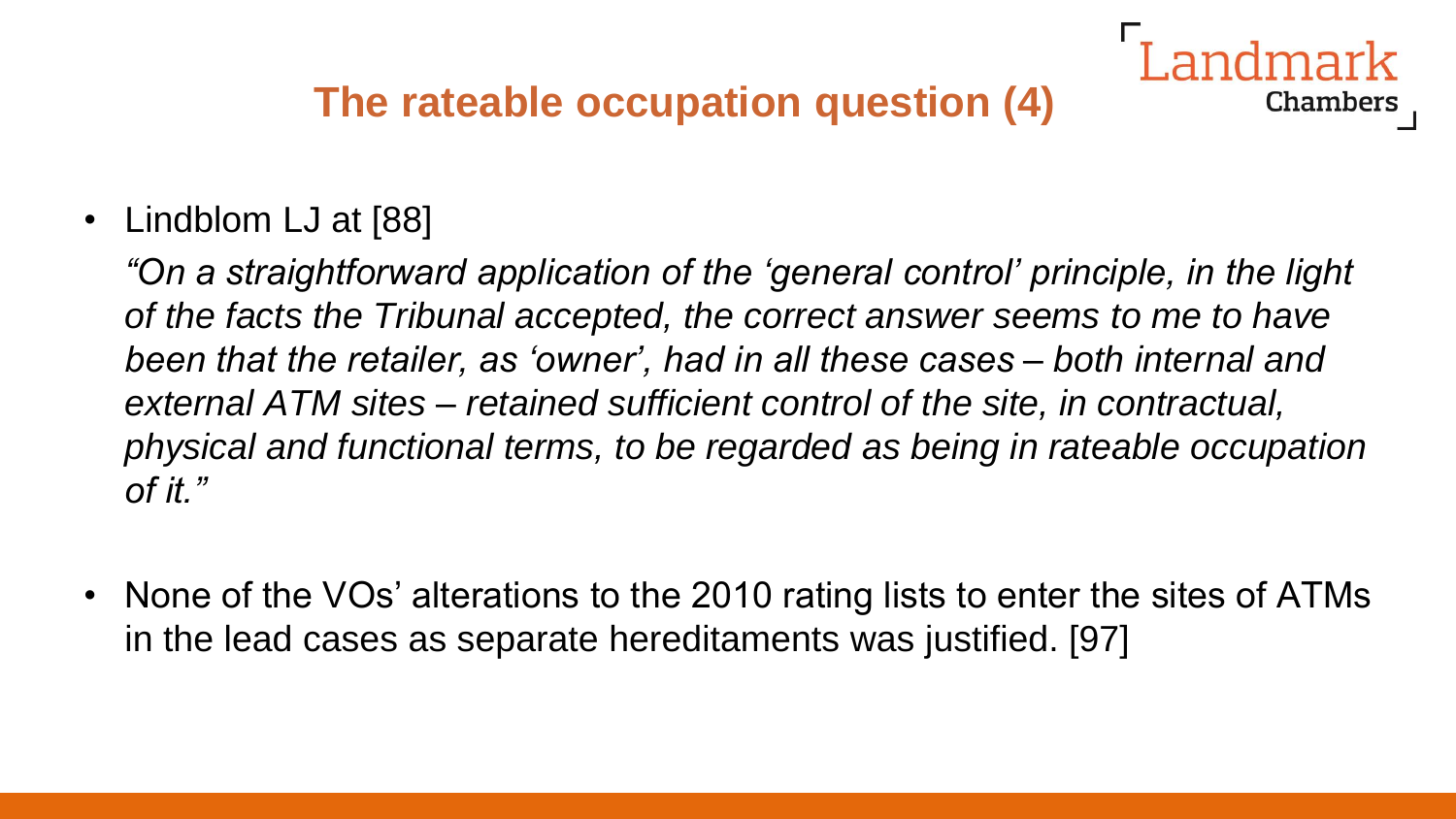# **Implications...**

- Where ATMs or vending machines rest on physically undifferentiated areas of floor space in shops/stores without the machine operator enjoying a right of occupation of that area of floorspace, the site in question is probably incapable of being a hereditament, applying the geographical test.
- Where ATMs or vending machines are operated in a shop or store by a person under a licence granted by the shop/store operator, the question whether the site on which the machine is operated is in separate rateable occupation falls to be determined in accordance with the 'general control' principle.
- Has the shop/store owner retained sufficient control of the site in contractual, physical and functional terms to be found to have retained general control?